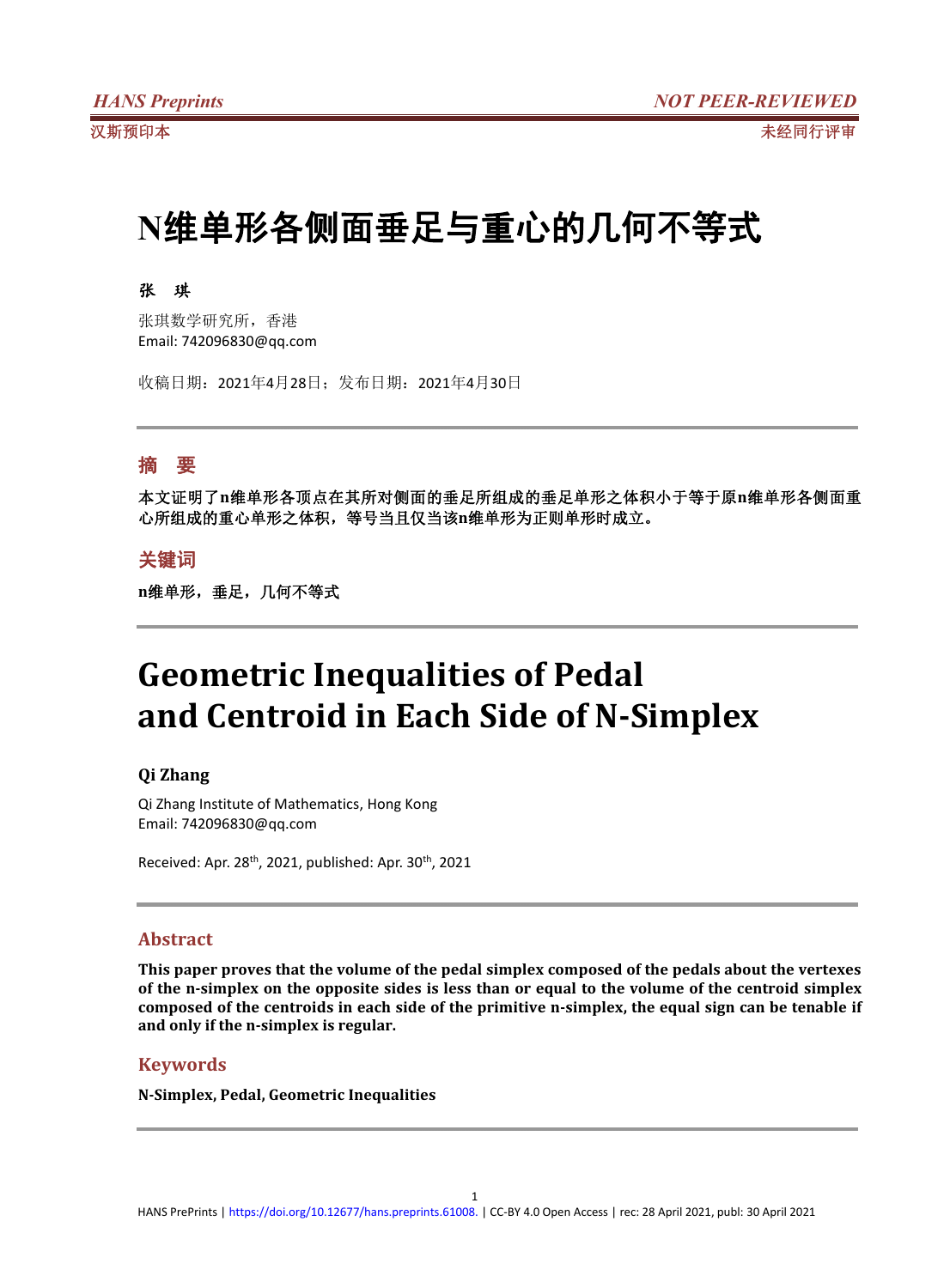#### 汉斯预印本 未经同行评审

### **1.** 引言

设  $n$  维单形  $A_0A_1A_2\cdots A_n$  的体积为  $V$ , 顶点  $A_i$  所对的  $n-1$  维侧面体积为  $S_i$ ,  $S_i$  与  $S_j$  所夹的二面角为 $\theta_i$ , *S*<sub>i</sub> 与 *S*<sub>i</sub> 相交处的 *n*−2 维单形体积为  $f_i$ , 0 ≤ *i* ≠  $j$  ≤ *n*, *n* ≥ 3 。

首先介绍几个引理。

$$
\frac{\mathbf{H}}{\mathbf{H}} \mathbf{1} V = \frac{n-1}{n} \cdot \frac{S_i S_j}{f_{ij}} \cdot \sin \theta_{ij} \, \, \text{and} \, \, \frac{S_i S_j}{f_{ij}} \cdot \sin \theta_{ij} \, \, \text{and} \, \, \frac{S_i S_j}{f_{ij}} \cdot \sin \theta_{ij} \, \, \text{and} \, \, \frac{S_i S_j}{f_{ij}} \cdot \sin \theta_{ij} \, \, \text{and} \, \, \frac{S_i S_j}{f_{ij}} \cdot \sin \theta_{ij} \, \, \text{and} \, \, \frac{S_i S_j}{f_{ij}} \cdot \sin \theta_{ij} \, \, \text{and} \, \, \frac{S_i S_j}{f_{ij}} \cdot \sin \theta_{ij} \, \, \text{and} \, \, \frac{S_i S_j}{f_{ij}} \cdot \sin \theta_{ij} \, \, \text{and} \, \, \frac{S_i S_j}{f_{ij}} \cdot \sin \theta_{ij} \, \, \text{and} \, \, \frac{S_i S_j}{f_{ij}} \cdot \sin \theta_{ij} \, \, \text{and} \, \, \frac{S_i S_j}{f_{ij}} \cdot \sin \theta_{ij} \, \, \text{and} \, \, \frac{S_i S_j}{f_{ij}} \cdot \sin \theta_{ij} \, \, \text{and} \, \, \frac{S_i S_j}{f_{ij}} \cdot \sin \theta_{ij} \, \, \text{and} \, \, \frac{S_i S_j}{f_{ij}} \cdot \sin \theta_{ij} \, \, \text{and} \, \, \frac{S_i S_j}{f_{ij}} \cdot \sin \theta_{ij} \, \, \text{and} \, \, \frac{S_i S_j}{f_{ij}} \cdot \sin \theta_{ij} \, \, \text{and} \, \, \frac{S_i S_j}{f_{ij}} \cdot \sin \theta_{ij} \, \, \text{and} \, \, \frac{S_i S_j}{f_{ij}} \cdot \sin \theta_{ij} \, \, \text{and} \, \, \frac{S_i S_j}{f_{ij}} \cdot \sin \theta_{ij} \, \, \text{and} \, \, \frac{S_i S_j}{f_{ij}} \cdot \sin \theta_{ij} \, \, \text{and} \, \, \frac{S_i S_j}{f_{ij}} \cdot \sin \theta_{ij} \, \, \text{and} \, \, \frac{S_i S_j}{f_{ij}} \
$$

$$
J = \sum_{j=0, j\neq i} S_j \cos \theta_{ij}.
$$

引理 3  $\sum\limits_{0\leq i < j \leq n}$   $\cos^2\theta_{ij} \geq \frac{n+1}{2n}$  。 等号当且仅当 *n* 维单形  $A_0A_1A_2\cdots A_n$  为正则单形时成立。

引理 1 的证明详见文[1],引理 2 和引理 3 的证明详见文[2]。

### **2.** 主要结论

 $\hat{E}$ 理设 *n* 维单形  $A_0A_1A_2\cdots A_n$  的体积为 $V(A_0A_1A_2\cdots A_n)$ , 顶点  $A_i$  所对的 *n*−1 维侧面体积为 *S*, *, A*<sub>i</sub> 在 *S*<sub>i</sub> 上的垂足为  $H_i$ ,  $S_i$  的重心为  $G_i$ ,  $0 \le i \le n$  。则  $n$  维单形  $H_0H_1H_2\cdots H_n$  的体积小于等于  $n$  维单形  $G_0G_1G_2\cdots G_n$ 的体积,即

$$
V\left(H_0H_1H_2\cdots H_n\right)\leq V\left(G_0G_1G_2\cdots G_n\right)=\frac{n-1}{2n}V\left(A_0A_1A_2\cdots A_n\right).
$$

等号当且仅当 *n* 维单形 *A*0*A*1*A*<sup>2</sup> *A<sup>n</sup>* 为正则单形时成立。

证明:设 *<sup>i</sup> S* 与 *<sup>j</sup> S* 所夹的二面角为*ij* , *<sup>i</sup> S* 与 *<sup>j</sup> S* 相交的 *n* 2 维单形体积为 *ij f* , 0 *i j n* , *n* 3 。

在 n-1维侧面 S<sub>i</sub> 中,令 S $(G_i f_{ij})$  为 G<sub>i</sub> 与  $f_{ij}$  所围的 n-1维单形体积。 V $(G_{ij})$  为 G<sub>i</sub> 、 G <sub>i</sub> 与  $f_{ij}$  所围的 n 维单形体积。根据重心的性质和引理 1 可知

$$
S\big(G_i f_{ij}\big) = \frac{S_i}{n}, \quad V\big(G_{ij}\big) = \frac{n-1}{n} \cdot \frac{S\big(G_i f_{ij}\big) \cdot S\big(G_j f_{ij}\big)}{f_{ij}} \cdot \sin \theta_{ij} = \frac{1}{n^2} V\big(A_0 A_1 A_2 \cdots A_n\big) \cdot
$$

因此

$$
V(G_0G_1G_2\cdots G_n) = V(A_0A_1A_2\cdots A_n) - \sum_{0 \le i < j \le n} V(G_{ij}) = \frac{n-1}{2n}V(A_0A_1A_2\cdots A_n).
$$

再令 *S H<sup>i</sup> f ij* 为 *H<sup>i</sup>* 与 *ij f* 所围的 *n* 1维单形体积。*V Hij* 为 *H<sup>i</sup>* 、 *H <sup>j</sup>* 与 *ij f* 所围的 *n* 维单形体积。根 据垂足的性质和引理 1、引理 2 可知

$$
S\left(H_i f_{ij}\right) = S_j \cos \theta_{ij} \ , \quad V\left(H_{ij}\right) = \frac{n-1}{n} \cdot \frac{S\left(H_i f_{ij}\right) \cdot S\left(H_j f_{ij}\right)}{f_{ij}} \cdot \sin \theta_{ij} = V\left(A_0 A_1 A_2 \cdots A_n\right) \cos^2 \theta_{ij} \ .
$$

因此

$$
V\left(H_0H_1H_2\cdots H_n\right)=V\left(A_0A_1A_2\cdots A_n\right)-\sum_{0\leq i
$$

将引理 3 代入上式即得

$$
V\left(H_0H_1H_2\cdots H_n\right)\leq \frac{n-1}{2n}V\left(A_0A_1A_2\cdots A_n\right).
$$